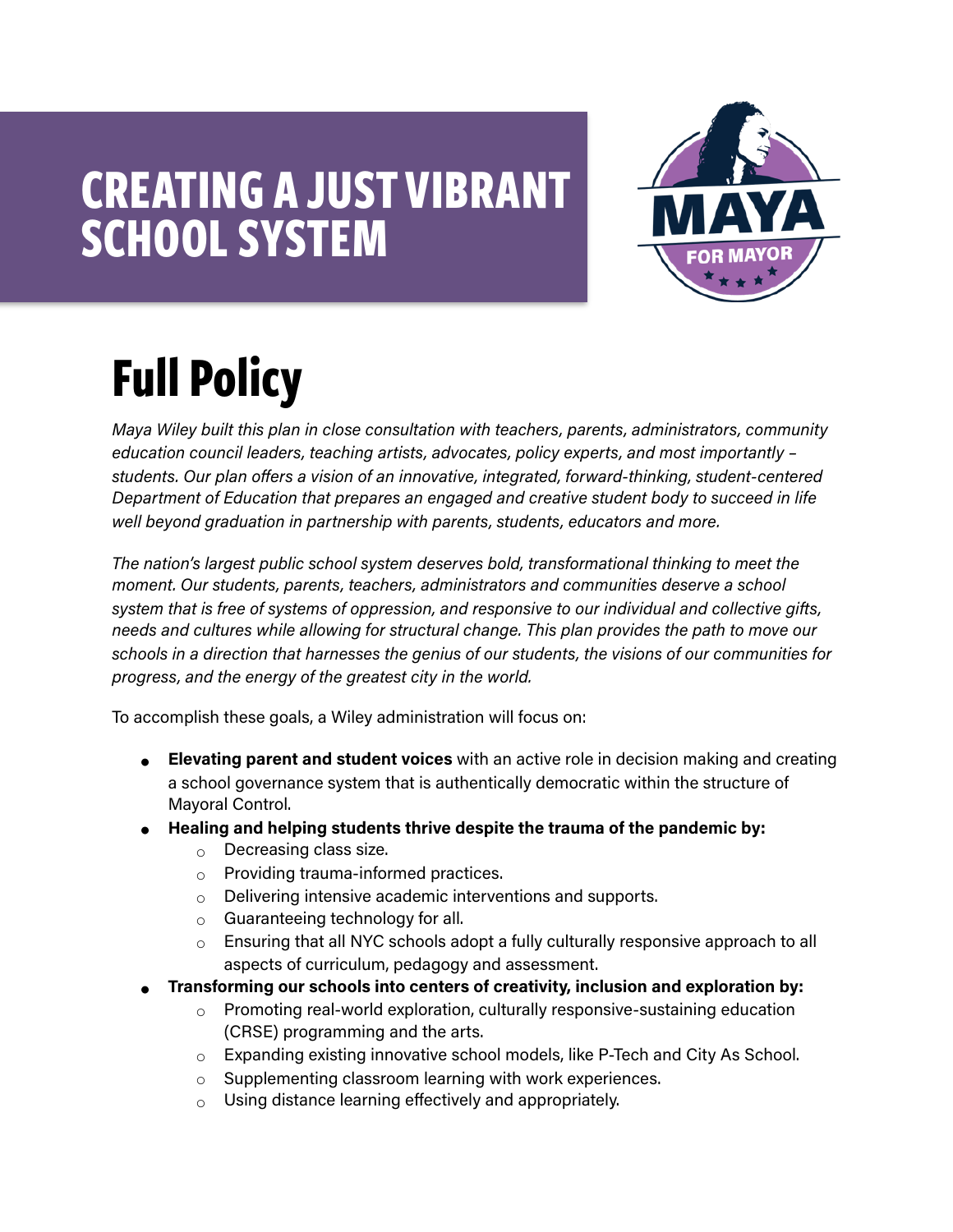- $\circ$  Addressing misguided state and federal accountability systems, imposed by the Every Student Succeeds Act and other statutes, that restrict and limit the opportunity for innovation.
- Working to keep school buildings open for recreation and other programming on evenings and weekends, especially in communities in need of safe gathering places.
- **Removing barriers that separate students and label them from an early age by:**
	- $\circ$  Creating inclusive classrooms and investing in the gifts of all children.
	- Integrating our schools, in line with the '5Rs of Real Integration' framework developed by the students of IntegrateNYC: Race and enrollment, Resource allocation, Real relationships, Representative staff and faculty, and Restorative justice.
	- $\circ$  Creating safe, supportive schools and stopping the School-to-Prison Pipeline.
- **Prioritizing the rights and safety of students by:** 
	- $\circ$  Improving services for students who are housing insecure and for those in foster care.
	- $\circ$  Ensuring that the legal rights of students with disabilities are respected, and that they are provided with expanded programming, including methodologies such as Orton-Gillingham instruction for all who need it.
	- Improving services and programming for multilingual learners.

#### **Elevating Community Voices in Decision-Making**

- **Elevate parent and student voices with an active role in decision making, provide parents and students more effective avenues of input and decision-making and create real accountability**. The Department of Education has lost the trust of families, a fissure ever more apparent in the pandemic. This lack of trust is greatest in communities of color where a legacy of racism, segregation and underinvestment erodes trust in our public schools, as reflected by the high proportion of families who are Black, Latino, Asian, Indigenous and immigrants choosing fully remote learning this year. Multiple oppressive systems currently work together to disenfranchise these families from effecting change within our schools. Maya will re-establish trust in the DOE by cocreating with parents, educators, and students a school governance system that is authentically democratic and delivers real accountability and responsiveness within the structure of Mayoral Control. She will ensure increased, meaningful participation of and decision making by those most impacted by DOE decisions by:
- Creating a Commission on School Governance with parent, student, community & advocacy representatives to establish stronger checks and balances and more methods for institutionalized parent, student and community input and decision-making. This Commission will be charged with adhering to strict timeframes, so that the Wiley administration can quickly incorporate its recommendations as we rework the DOE in concert with the stakeholders who have historically been the most excluded.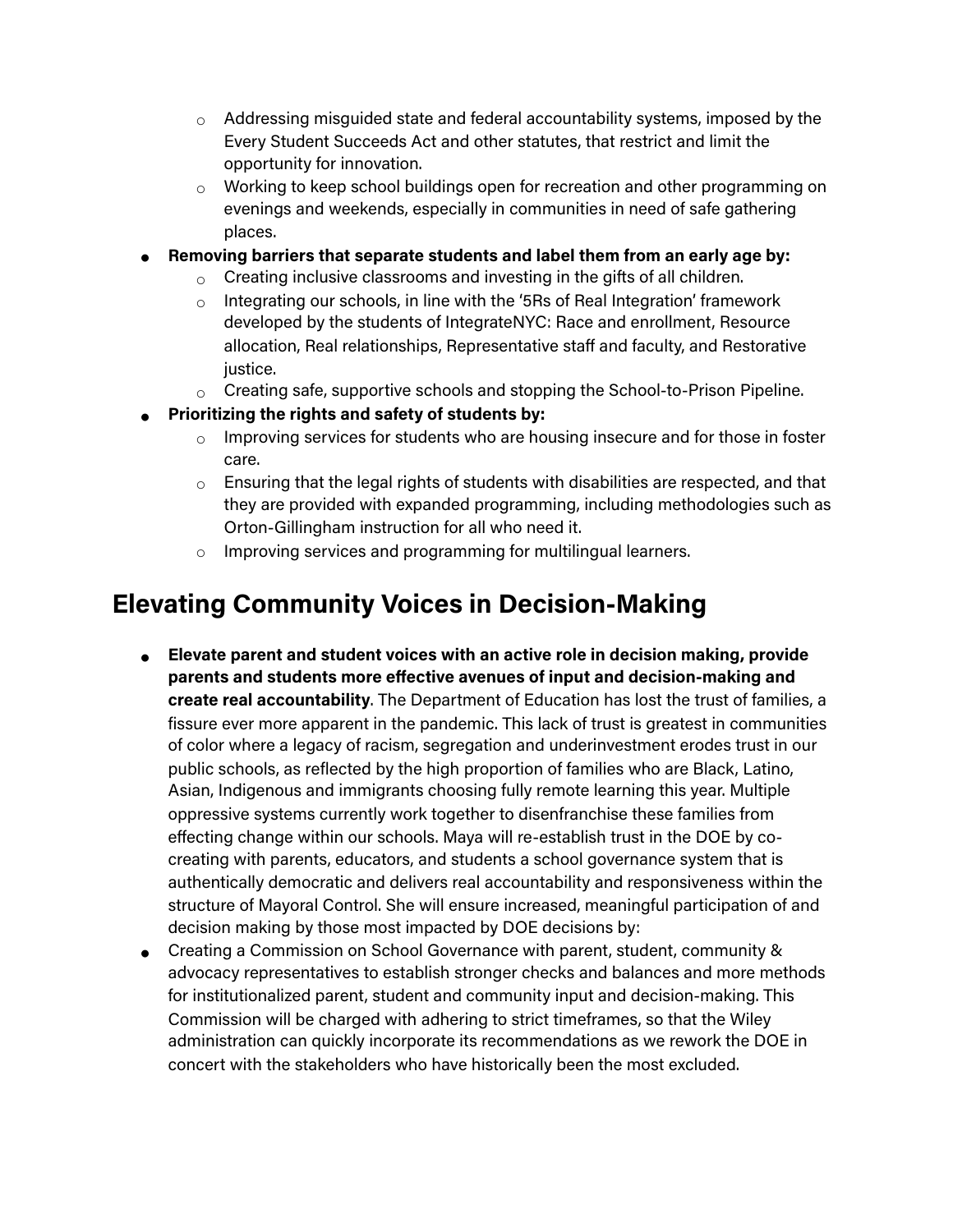- Making the Chancellor's and the Boroughs' Student Advisory Councils selection processes more democratic and transparent;
- Advocating to amend the state law to give students voting power on existing and new committees and governance bodies, including CCECs and the PEP, increase the number of students on these bodies, and devise a transparent and fair process for appointing or electing them.
- Creating youth steering boards for every city agency that works with youth to meet with the agency head monthly with questions, needs, and ideas.
- Valuing youth agency by giving NYC public school students press passes for the Mayor's briefings.
- Giving parents and students a greater role in school governance by granting more power to School Leadership Teams (SLT). SLTs will have a greater role in not only approving but crafting the school budget. Members will receive more technical assistance and training to empower this decision making.

#### **Healing and Helping Students Thrive After the Pandemic**

Due to the pandemic our children have urgent social, emotional and academic needs for our schools; needs that require that we change the ways schools support our children. We will provide teachers with the tools and training to address the unprecedented academic challenge for our students, especially for those students who are already left behind, such as those with disabilities, multilingual learners, students in temporary housing and those in foster care. At the same time, this pandemic has forever transformed the way we understand how learning can happen, and we will innovate classroom learning strategies based on this experience. We will leverage our newly found experience with technology and remote learning to provide students with new learning opportunities.

- **Allocate a minimum of \$250 million dollars to hire 2500 new teachers** to shrink class sizes and help our students meet the academic and social emotional challenges of the past year through tailored individualized learning. This addition will decrease class size in almost 10,000 classrooms, as adding a new teacher lowers class size for all the other students in a school in the same grade or subject. Smaller classes will provide the social distancing that families and health experts now see as essential and benefit all students, allowing teachers to do the deep work required to support our students. The new teachers will be paid for by leveraging the newly available resources for NYC schools from the federal stimulus packages and from the commitments made by the state government (such as the \$1.3 billion increase in Foundation Aid) as well as federal and state resources dedicated to capital and infrastructure improvements. We will begin by reducing class sizes in early childhood and grades K-5, first in areas with overcrowded elementary schools, and in the communities hit hardest by COVID-19.
- **Major new investment to build student support teams at each school to provide academic intervention for students and assist with their mental health needs.** Our students and communities have been traumatized by the pandemic, and they need support beyond the academic. New York City has a successful network of community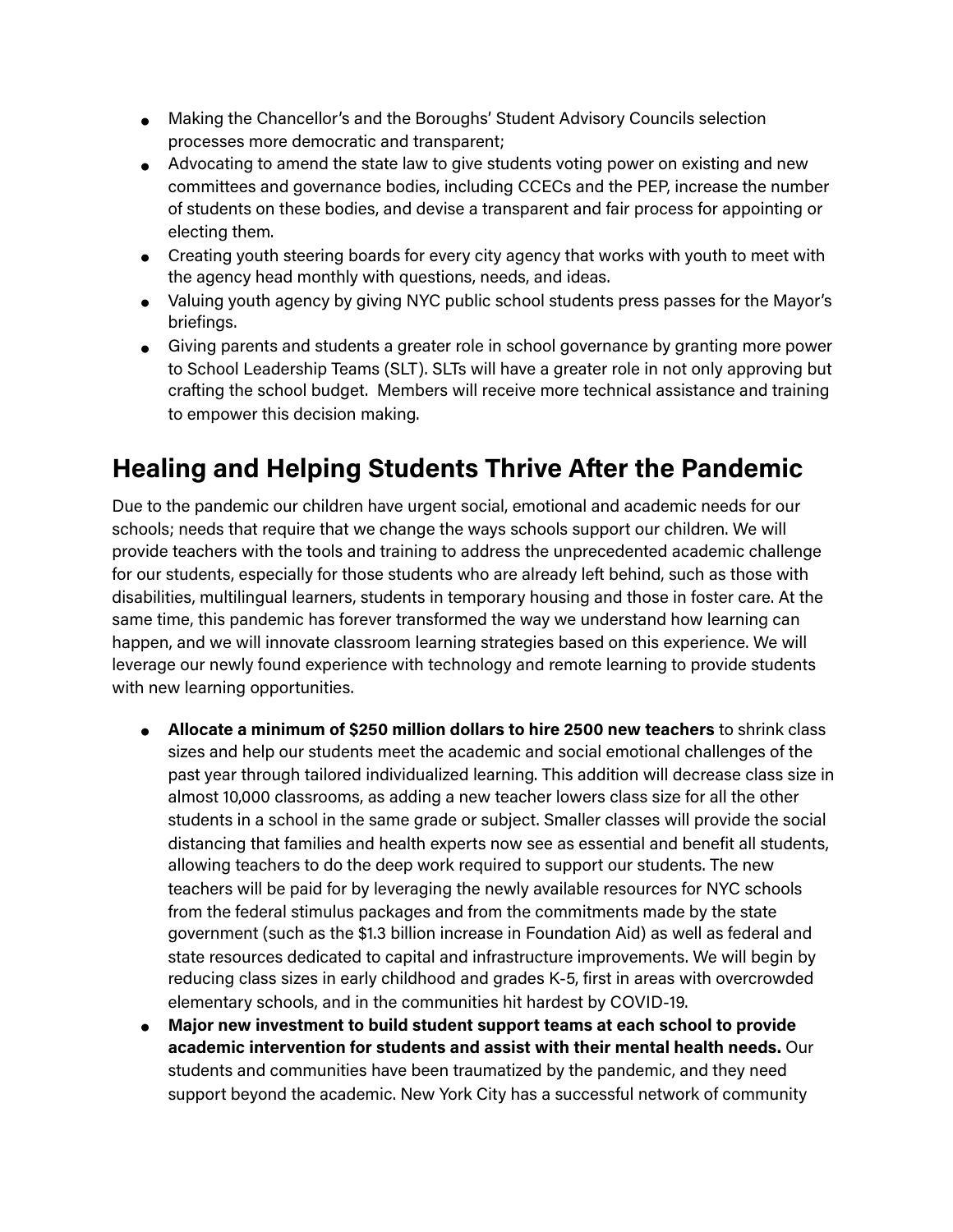schools; using significant funds from the Coronavirus Response and Relief Supplemental Appropriations Act (CRRSA), we will build on this network by providing increased resources to schools to provide wrap around on-site services such as healthcare and mental health services, and work with community partners at Community Care Centers (CCC) to provide extended day and tutoring services. This means that every school will have a mental health team that includes, at a minimum, a guidance counselor, a social worker and a psychologist at ratios recommended by the National Association of School Psychologists. Each school will also be assigned a team of academic specialists to provide targeted interventions to students in need. Maya will prioritize high needs schools to phase in the program. This new investment is in addition to previously announced spending on Universal Community Care.

- **Support all NYC schools in using curriculum, pedagogy, assessments and policies that reflect and respect the histories, cultures, languages, identities and experiences of NYC students in every class, every grade, every day.** There is a cultural gap in NYC public schools: 85% of students are Black, Latinx and Asian, yet 60% of the teachers are white; 83% of books used in K-8th grade curricula are by white authors, and 51% of those books have white main characters. Students engage less deeply and achieve at lower levels when their identities and experiences are not represented in the classroom. Culturally responsive-sustaining education is grounded in a cultural view of learning and human development in which multiple expressions of diversity (e.g., race, social class, gender, language, sexual orientation, nationality, religion, ability) are recognized and regarded as assets for teaching and learning. Maya will fully invest in the NYC Department of Education's definition of Culturally Responsive-Sustaining Education with an expansion of the Office of Equity and Access, and require that all new curriculum purchases are culturally responsive and aligned with the NYC DOE's definition of culturally responsive-sustaining education. She will fund and esure resources for an Ethnic Studies courses in all NYC middle and high schools that include intersectional topics such as Black LGBTQ history, and expand and deepen ongoing anti-bias, antiracist, trauma-informed and healing-centered professional learning grounded in the experiences of communities of different nationalities, cultures, languages, abilities, immigration statuses, racial groups, genders, socioeconomic status, and other identities. She will center community engagement in all school practices and decisions, and provide training for all staff on disability justice and gender justice, to ensure stronger support for youth with disabilities and LGBTQIA+ youth. Finally, Maya will mandate an advisory program in every school, with a culturally responsive, locally determined curriculum based on population, languages spoken, and need.
- **Provide universal broadband access and increase access to technology for all students.** We will devote both public funding and build private partnerships to increase access to devices and connectivity. We would work with internet providers to offer accessible, low-cost packages for communities in the hardest hit Covid-19 areas, and develop wireless technology to expand connectivity for public school families at home. Maya's technology plan will outline how to close the homework gap permanently by extending connectivity from schools and libraries; expand free public Wi-Fi to all corners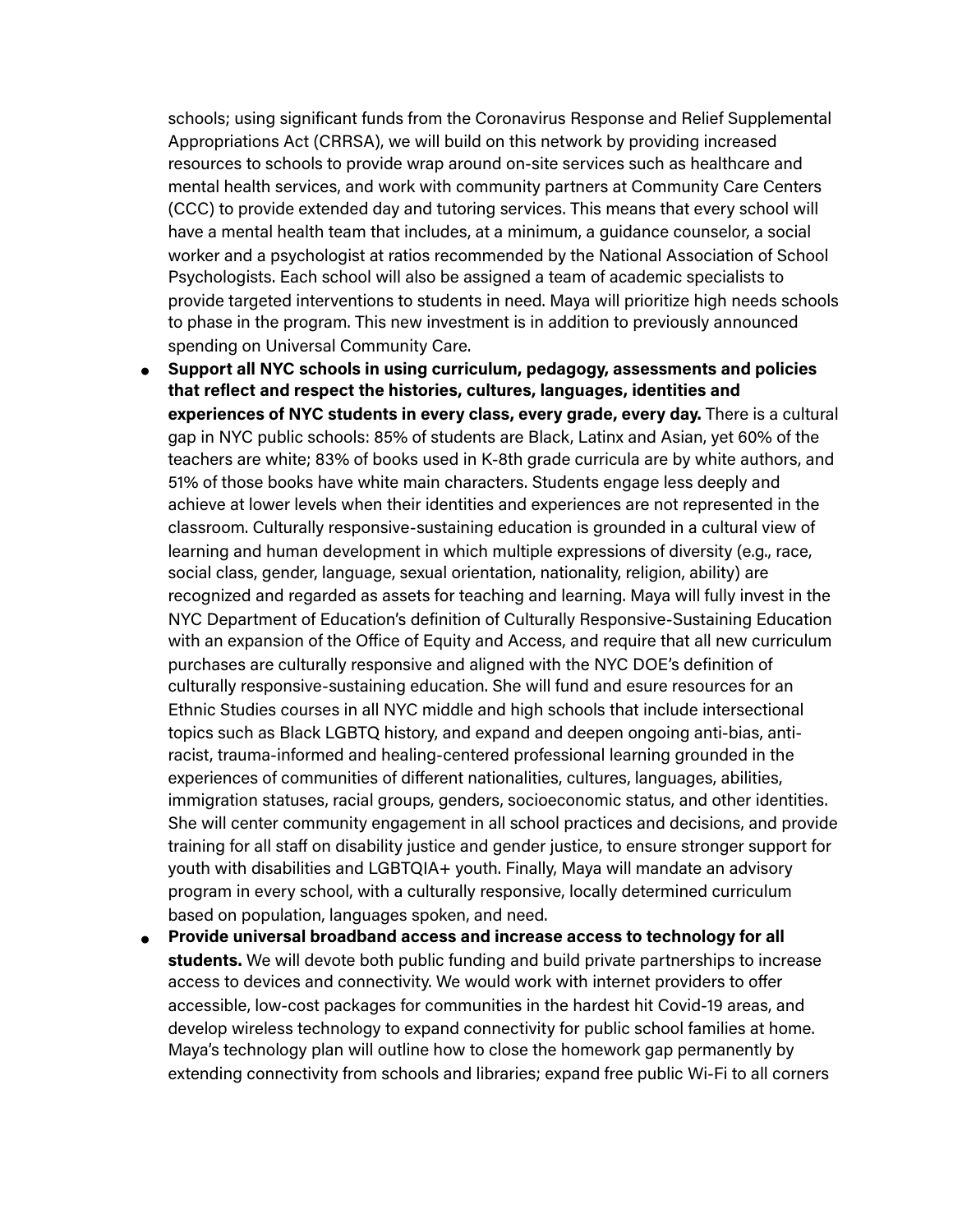of the city by upgrading FDNY call boxes; and follow through on the City's Internet Master Plan.

- **Drive funds to serve students who need them most, especially in communities most impacted by COVID-19**. For decades, Albany has shortchanged the students and families of NYC by holding back billions in school funding we are legally owed. With the welcome news that the State has finally agreed to provide the City's schools with an additional \$1.4 billion for each of the next three years, we have the opportunity to provide every child with a sound, basic education. We will recover from the impact of the pandemic and move from scarcity to abundance by smartly managing existing funds, and ensuring the equitable distribution of our existing resources. We will also create a transparent system of accountability to ensure efficient, equitable and appropriate spending. And we will seek out opportunities for new funding, such as federal magnet funding, and any additional state or federal grants that may arise. In the meantime, we have a responsibility to revisit the way our schools are each funded to ensure that we are doing so equitably. We will reexamine the formulas we use to allocate funding to schools to ensure that we are driving funds to serve students who need them most, especially in communities most impacted by COVID-19.
- **Empower teachers and school leaders to lead us in recovering from the pandemic.** Teachers have been bearing an outsized share of the load during the pandemic. Many have suffered personal loss and trauma, and have nevertheless done a heroic job of showing up for their students. We must recognize the burden our teachers have borne, and ask for their input and draw from their experience in determining next steps for their students. We will support, respect and listen to our teachers and find more collaborative and effective methods of teacher evaluation. We must ensure that the faculty, staff and leadership of all of our schools better reflect our communities and do more to redistribute power in our school system for our teachers of color. Maya will evaluate the success of the DOE as a whole according to metrics related to teacher well-being, equity and inclusion for all members of the school community, and resource equity for all schools.
- **Ensure that every school building has a full-time nurse.** We will make a \$10 million commitment to hire a full-time nurse in each school.

#### **Transforming Schools into Centers of Exploration, Inclusion and Creativity**

*"Schools without Walls" will bring children together and into our vibrant City.* The racial and academic isolation children have experienced in our schools means that a new model is required to foster collaboration between groups of students, one that is capable of differentiating and individualizing to meet all learners where they are. Research shows that project and place-based learning is well suited to achieve this goal. We also know that students do better in college if they come in with a career plan – even if it ultimately changes. We will prepare students for life as adults through real-world projects and work-based experiences directly tied to their academics. A Wiley Administration will bring children out of schools and bring the City into schools to create a culturally-responsive and hands-on educational experience that leverages NYC's vibrant urban ecosystem, museums and cultural institutions, civics and activism, and physical and social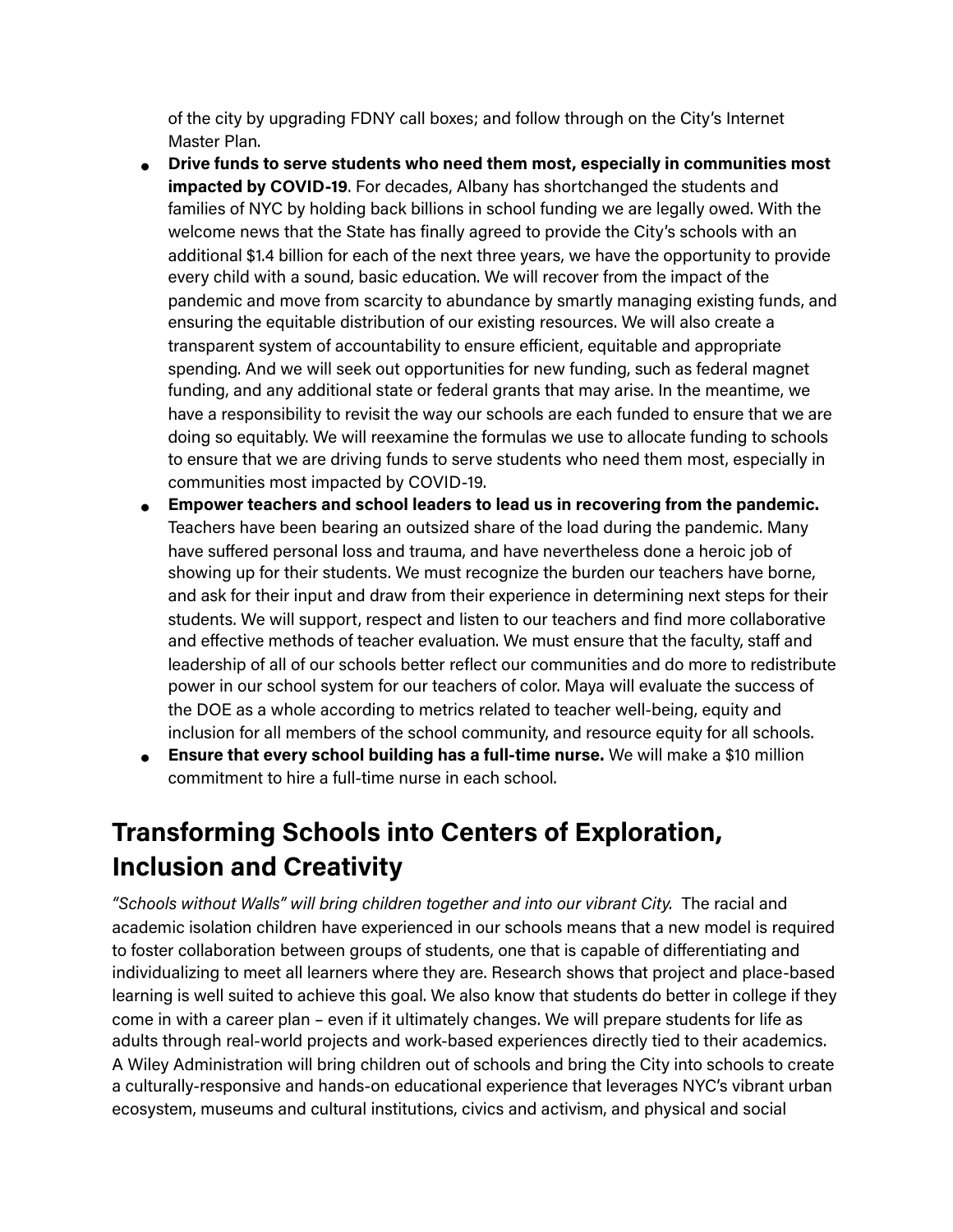infrastructure. All children will participate in extended collaborative projects that draw from all of these resources and bring them outside traditional school walls as much as possible. They will design sustainable gardens, participate in citizen science studies and work in maker spaces, in culturally responsive activities that span their curriculum. Our teachers and schools will be scaffolded and assisted in developing these projects with high-quality resources and training. For older students, schools will offer more opportunities for work-based learning and internships, using real-world experiences that tie into programs of study. NYC already boasts a number of innovative programs, which we will build on or expand, such as P-Tech, City As School, the Brooklyn STEAM Center and the Harbor School. These schools incorporate a mix of Career and Technical Education (CTE) with academic coursework to study a subject from all angles, and give students a concrete career pathway upon graduation. The City will expand graduation pathways, increasing opportunities for college / career readiness, and expert verified online credential programs. Finally, Maya will use the lessons learned from the pandemic to take the positive aspects of remote learning to increase students' options across the board.

- **Expend \$12 million to create Innovation Resource Hubs to give teachers and administrators the tools to differentiate instruction and weave students into the texture of our city to take learning beyond the classroom.** To support all schools to support all learners, we will create a "think tank" of education innovation within the DOE. These hubs will provide the space, tools, resources and time for teachers and administrators to work collaboratively to build models and practice to create schools that are centers of exploration, inclusion and creativity. The hubs will consolidate resources and offer curricula, supplies and professional development to support the creation of authentic, culturally responsive, differentiated projects inside and outside of schools. They will be staffed by master teachers with deep expertise in this work, who will be available to support teachers. Teachers will be given sufficient paid planning time to determine the best ways to innovate and incorporate use of these hubs into their lessons. We will also fight at the federal and state level to expand the autonomy and flexibility to fully develop this model within federal and state constraints, building upon existing models such as those used in the PROSE and Consortium networks of schools.
- **Provide a minimum of \$20 million to supplement classroom learning with work experience by creating a year-round, universal Summer Youth Employment Program (SYEP) with multi-year continuity for all high school students who need employment.** SYEP provides subsidized jobs to tens of thousands of young people in New York City. As part of Maya's Community Plan to Address Gun Violence, she will double the numbers of slots available in this program, making them available for all the students who want to participate. She will also create seamless, coherent and timely college and career readiness by connecting relevant agencies more extensively, and providing students who work for a city agency with a certification upon completion.
- **Build on lessons learned during the pandemic and use distance learning more effectively and judiciously to supplement existing course offerings.** For example, The National Education Equity Lab uses technology to connect high school students from underserved communities with classes at universities and earn college credit while in a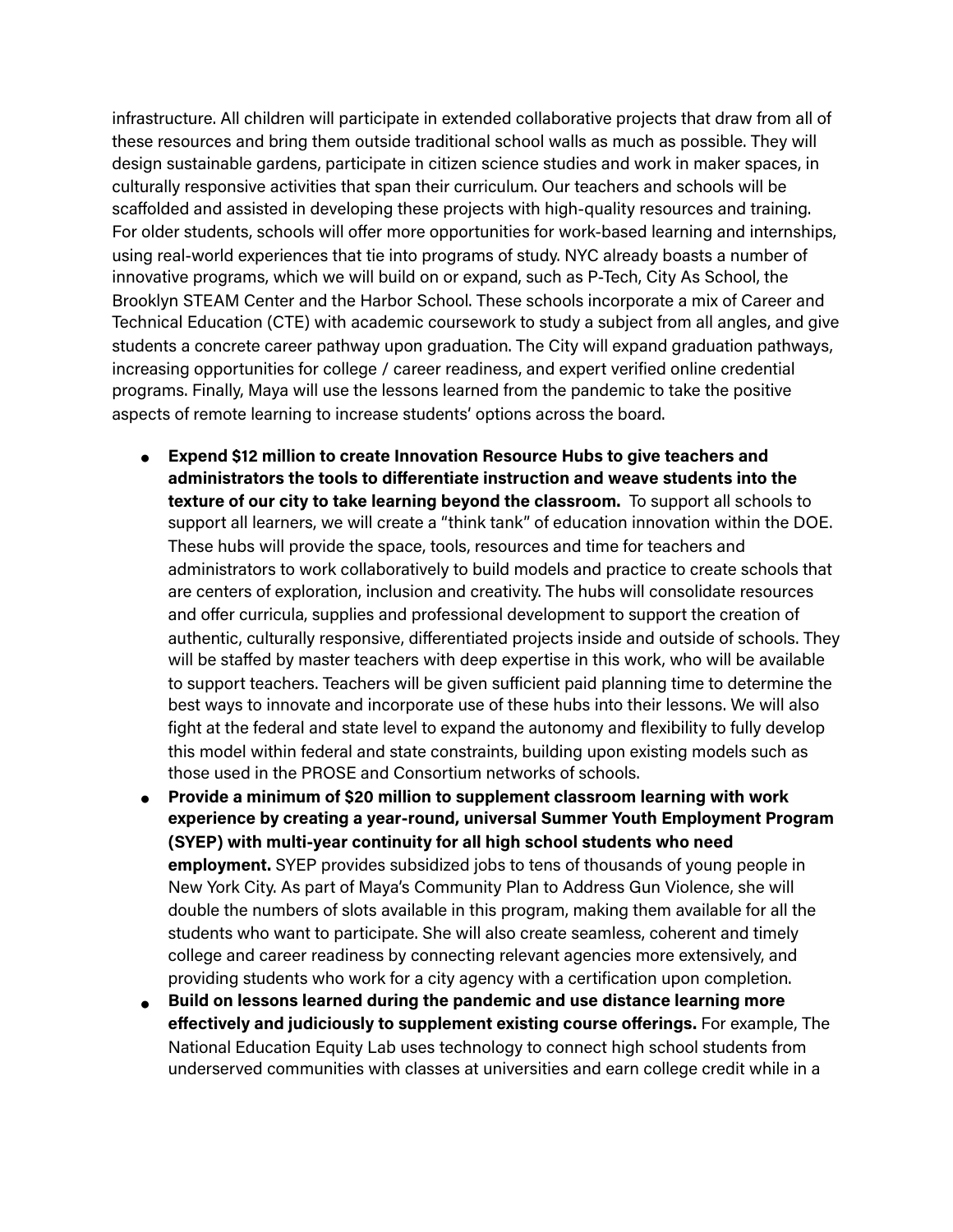New York City classroom with a live teacher to support them. We must build on this and other promising programs.

● **Work to keep school buildings open for recreation and other programming on evenings and weekends, especially in communities in need of safe gathering places.**  Making our public school buildings accessible to the community will provide a valuable community resource and will strengthen ties with the community. We will also expand access to outdoors play for children by making a \$2.2 million investment in keeping school playgrounds open year-round.

We will bring students together with inclusive, culturally responsive programming Our schools must become places where the brilliance and multiple intelligences of every single student are recognized and nurtured in an inclusive environment. Maya is committed to meeting the needs of all students, including those who need more challenge and those who need more support. She will do this in settings that include all students to the greatest extent consistent with their learning needs. When differentiation in integrated classrooms is done well, it increases the performance of all students. Our Innovation Resource Hubs will also build teachers' capacity to develop high quality lessons with multiple entry points for all learners, so that children who are capable of tackling higher level work can excel, and those who require additional support will receive it. We will also ensure that building level administrators have the tools to support their teachers in working with more heterogeneous populations. Smaller class sizes will allow for individualization, so that the needs of the vast majority of children can be met within classrooms designed to serve a range of abilities. This is not a new model: successful Integrated Co-Teaching (ICT) classrooms have been flourishing within the DOE for years. We will build on positive examples of these settings, and provide teachers with the tools needed to create a successfully integrated classroom.

- **Create leading edge accelerated learning and invest in gifts and talents of all children.** Maya will create new models of delivering accelerated learning that support all students in finding their gifts and talents, while also advancing fairness and school integration. New York City does not have any curriculum for the program we currently label "Gifted and Talented." In fact, what we are actually doing is testing for resources, and denying meaningful opportunities to far too many children, particular children of color. The majority of similar separate programs nationally also fail to deliver accelerated learning. The research shows that all students benefit from an education that provides strengths based, culturally relevant enrichment, not just those who can pass a standardized test at the age of four. One example will be school-wide enrichment created by experts in gifted and talented education. This model offers high levels of engagement and enjoyable and challenging learning experiences constructed around students' interests, learning styles, and preferred modes of expression. We will also invest in supporting schools in developing ideas for innovation in this space, with clear principles and parameters to promote fairness and representation so that we can advance equity in education.
	- **Because school wide enrichment is one way of differentiating instruction the Innovation Resource Hubs will support the development and implementation**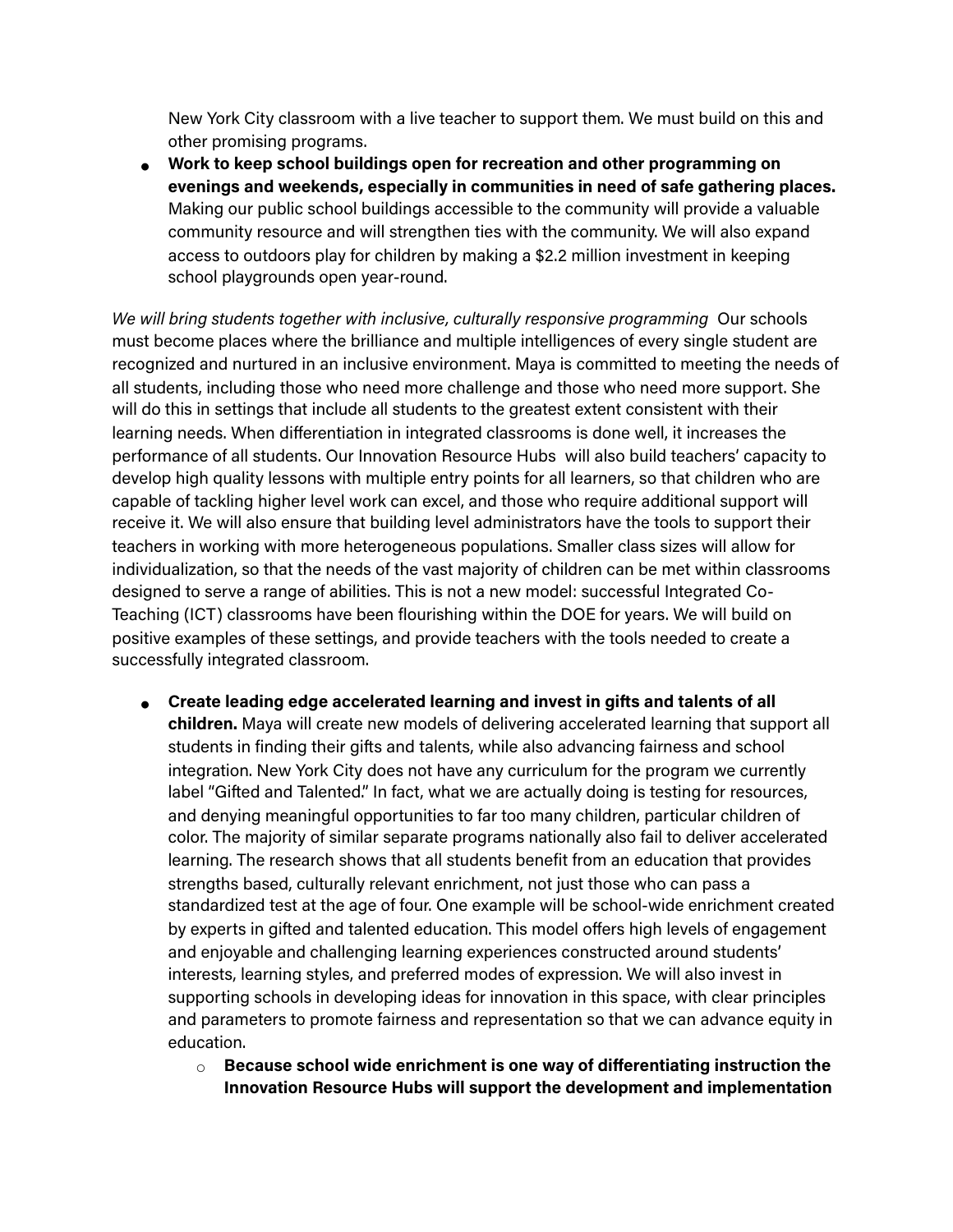**of this initiative according to best practices and provide robust training for teachers.** The necessary funding can be met from the cost saving in replacing admissions examinations and the busing currently spent on moving children to special programs. The full cost of administering the Gifted and Talented test can cost up to \$5 million per year.

*Dismantle the high stakes testing machine and revitalize the arts in schools* Maya will work to end the use of standardized testing that cannot provide substantive actionable performance information to students, caregivers, and teachers. As certain tests are state mandated, a Wiley administration will work with the state to reform and dismantle the high stakes testing machine as far as possible, including disassociating test scores from evaluating schools, principals and teachers. However, she will preserve the positive disaggregation of student achievement markers to ensure that our schools are properly serving all students.

- **Redistribute money spent on testing contracts, Discovery, test prep, tests, test administration, and test grading to fully fund arts programming an**d **revitalize art education by:** 
	- **Providing daily arts education programming for all of the city's students in every year of the system, including in non-arts focused high schools.**
	- **Creating a pathway for every child who wants training in the disciplines**  evaluated in auditions / portfolio assessments for arts high schools, so that students interested in these disciplines do not need private lessons to be eligible to attend.
	- **Better funding and streamlining the hiring of qualified certified arts teachers/ specialists**, and removing the evaluation of arts teachers currently tied to student performance in subjects other than art.
- **Revitalizing and funding the creation of robust, long-term partnerships with the city's vast arts and creative resource**s, including and especially with grassroots, neighborhood organizations rooted in the community.
- **Supporting partnerships between arts teachers and mental health professionals and related service providers for trauma-informed healing arts practices**.
- **Using the arts to support our schools in becoming more representative of all cultures and lived experiences** so that our students can see that the arts belong to them, and learn about other students and/or communities whose experiences vary from their own.

## **Removing Barriers that Separate Students and Label them from an Early Age**

As a civil rights lawyer and co-chair of the School Diversity Advisory Group (SDAG), Maya will pay particular attention to breaking down the structural inequities that unfairly sort and segregate our children. She will eliminate admissions policies that have created segregated schools and limited access to resources for families across the city; expand the use of restorative justice programs that minimize the use of harmful disciplinary tactics, including an unnecessary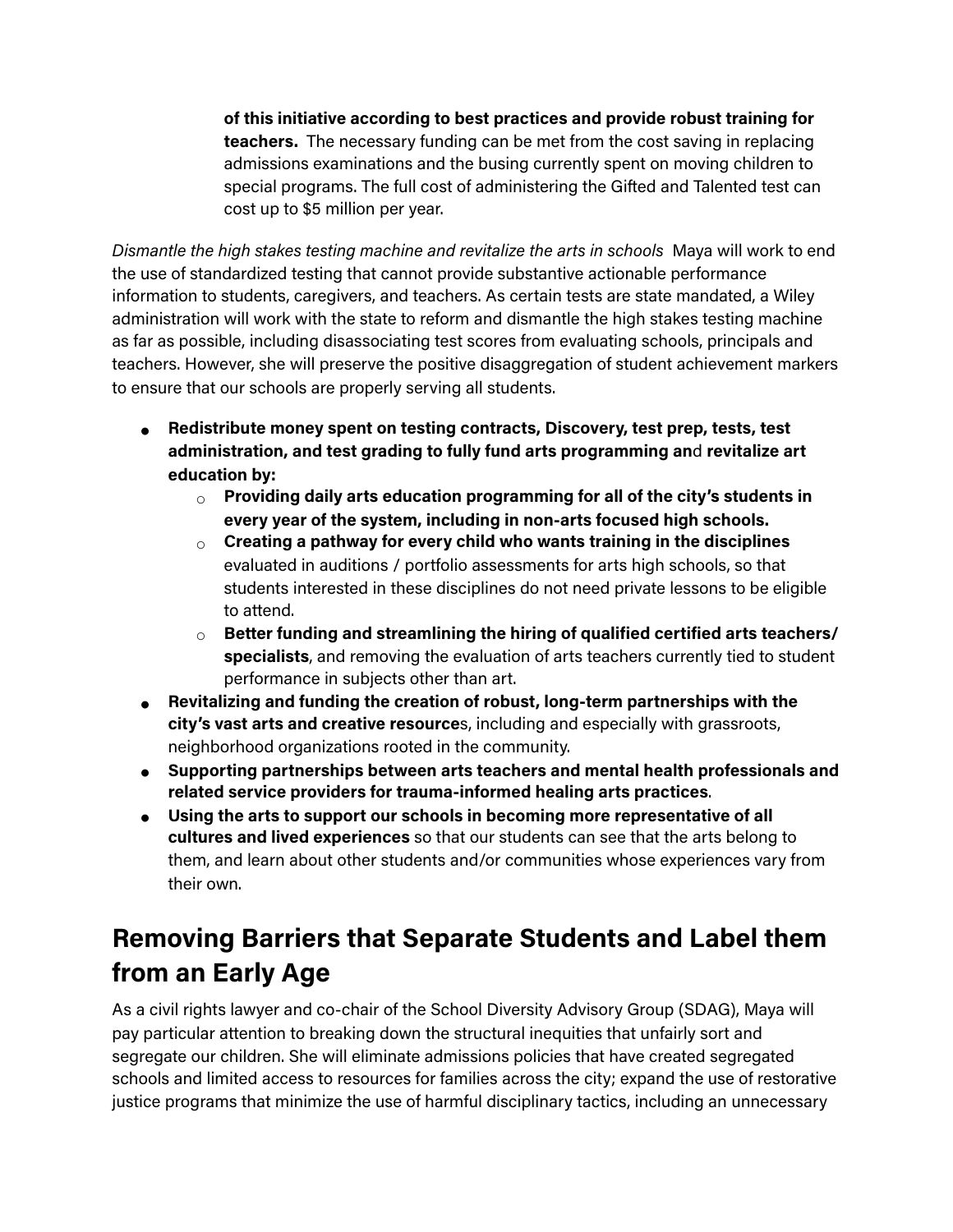reliance on the NYPD and EMS; fully support multilingual learners and their parents; and ensure that students with disabilities are given their legal rights and an effective and inclusive continuum of services. She will also address the current impartial hearing crisis, so that parents of students with disabilities will have a functional and timely mechanism for addressing concerns. *Collaborative Creation of Integrated Schools* Maya will build on the recommendations of the SDAG, and remove the many barriers that have led our richly diverse city to become the most segregated large district in the country. Drawing inspiration from the "5 R's of Real Integration" model developed by the students of IntegrateNYC and the bold policy proposals of Teens Take Charge, she will eliminate admissions policies that have segregated schools and limited access to resources for families across the city, such as using redlined district boundaries, discriminatory admissions screens, and overly complex and time-consuming application processes. Additionally, she will convene the redistricting advisory study group required by State law to review and make recommendations on school boundaries. To finally bring about longoverdue school integration, Maya will:

- **Appoint a Chief Integration and Equity Officer** to oversee the process, ensure tight, achievable timeframes, and coordinate between agencies to reduce mutually reinforcing patterns of residential and school segregation**.**
- **Create racially integrated schools through community collaboration and innovation.**  Maya will build an inclusive, community-based approach to assigning children to our public schools. As recommended by the SDAG, this integration planning will be borough rather than district-focused. And we must ensure that every public school in the City is bountiful, joyful and equipped to meet the needs of all learners.
- **Eliminate discriminatory admissions "screens."** Discriminatory screens in middle and high schools have a profound segregating effect on the system. Of the 30 most academically screened high schools, 27 are majority white and Asian (in a system that's less than one-third white and Asian). None of those 30 schools approach the system average for economic need. Meanwhile, hundreds of unscreened schools are at least 85% black or Hispanic and 85% low-income. To end this tale of two school systems, we must eliminate all discriminatory admissions screens, including state exam scores, GPA, attendance, punctuality, zip code, portfolios, in-person interviews, and specialty exams. All middle and high schools will offer rigorous academic and arts programming while avoiding exclusionary tracking, using innovative and research driven programs such as [Peer Enabled Restructured Classrooms](https://www.cuny.edu/academics/school-college-partnerships/cuny-perc/).
	- **Screening may be continued to be used in order to meet students' specific needs** that cannot be met in more inclusive settings, such as th[e](https://www.internationalsnetwork.org/) Internationals [Network for Public Schools, which support newcomer immigrants, or schools or](https://www.internationalsnetwork.org/) programs for students with specific disabilities, such as ASD NEST and Horizon programs.
	- **Audition/ Arts Schools** We will preserve our rich portfolio of talent-based schools, but will ensure that they are not assessing students for skills that can only be acquired as a result of private lessons.
- **Make admissions as simple to navigate as possible,** by ensuring that the DOE simplifies the processes so that all schools at each level of schooling will have the same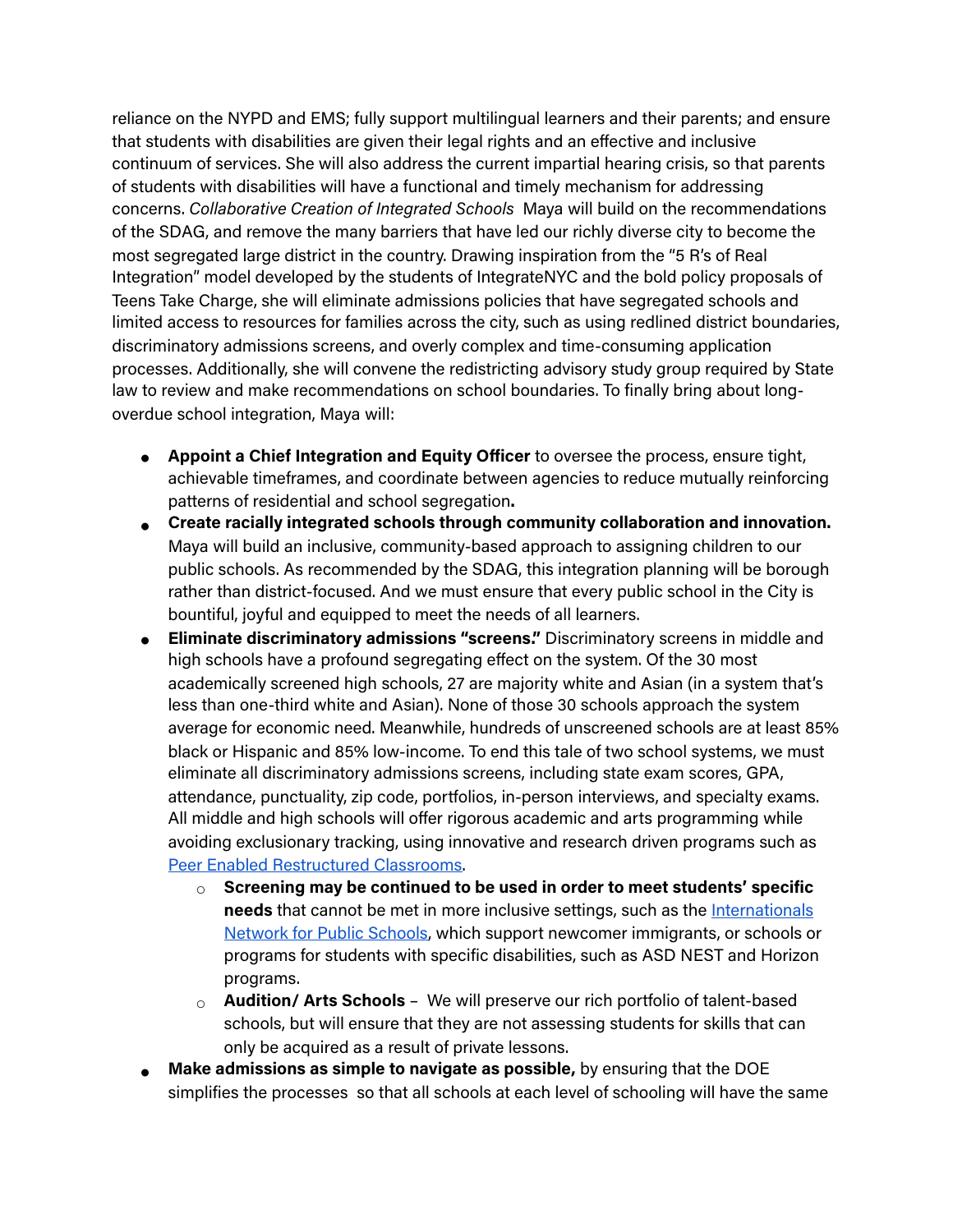application process, including charter schools. Maya will also increase support to help families with application processes from 3-K through high school using resource centers, and leveraging existing partnerships with community-based organizations.

#### **Prioritizing Safe, Just and Restorative Schools**

School safety should be about creating a safe and healthy environment in which students can thrive. Now that this function is moving to DOE, we have an opportunity to recenter it around a holistic approach to safety instead of an overreliance on discipline and police intervention.

- **Reform school safety efforts to make a holistic commitment to supporting the wellbeing of students rather than using punitive and reactive measures.** Our student support teams will help identify students at risk who need support to manage trauma, bullying, difficulties at home, learning differences and other conditions that can produce inappropriate and dangerous behaviors. We will expand school counselors and social workers so that every school has these capacities on student support teams, along with teachers, administrators and School Safety Agents, whose position descriptions, training and role will be appropriate to a student support model. Behavioral issues will no longer be treated solely as problems to be resolved by School Safety Agents.
- **Ensure that every student is well known and supported by at least one adult** by building capacity at middle and high schools to provide robust advisory programs.
- **Ensure that every child attends a school with a full-time social worker,** and can access other needed support through partnerships with community-based mental health providers.
- **Minimize the role of police, EMS, or child welfare services in responding to the vast majority of student behavior**, including emotional crises or distress. We will develop the protocols and rules that ensure that police or EMS are called appropriately and rarely. School safety will focus on meaningful support and the prevention of problems.
- **Remove the school safety role from NYPD and transform the role to one of supporting restorative justice and retrain school safety agents so they can effectively support students' social-emotional and behavioral needs**.
- **Expand and implement school-wide restorative justice practices in all schools.**  Schools will be given the tools and resources to properly implement these practices in a sustainable and robust fashion, including behavioral specialists to train the adults in the building on examining behavioral data to determine needed adjustments to practices in the building. We will create a long-term feedback loop in every building that allows each school to constantly evolve by responding to the data and providing consistent and highquality training for school staff in implementing restorative practices.
- **Eliminate disparities by race and disability in school discipline, including suspensions.**

**NOTE ON FUNDING:** The City must re-allocate the \$450 million NYPD budget for school policing to support the mental health and social-emotional needs of NYC's students by funding student support teams and expanded mental health services through community schools.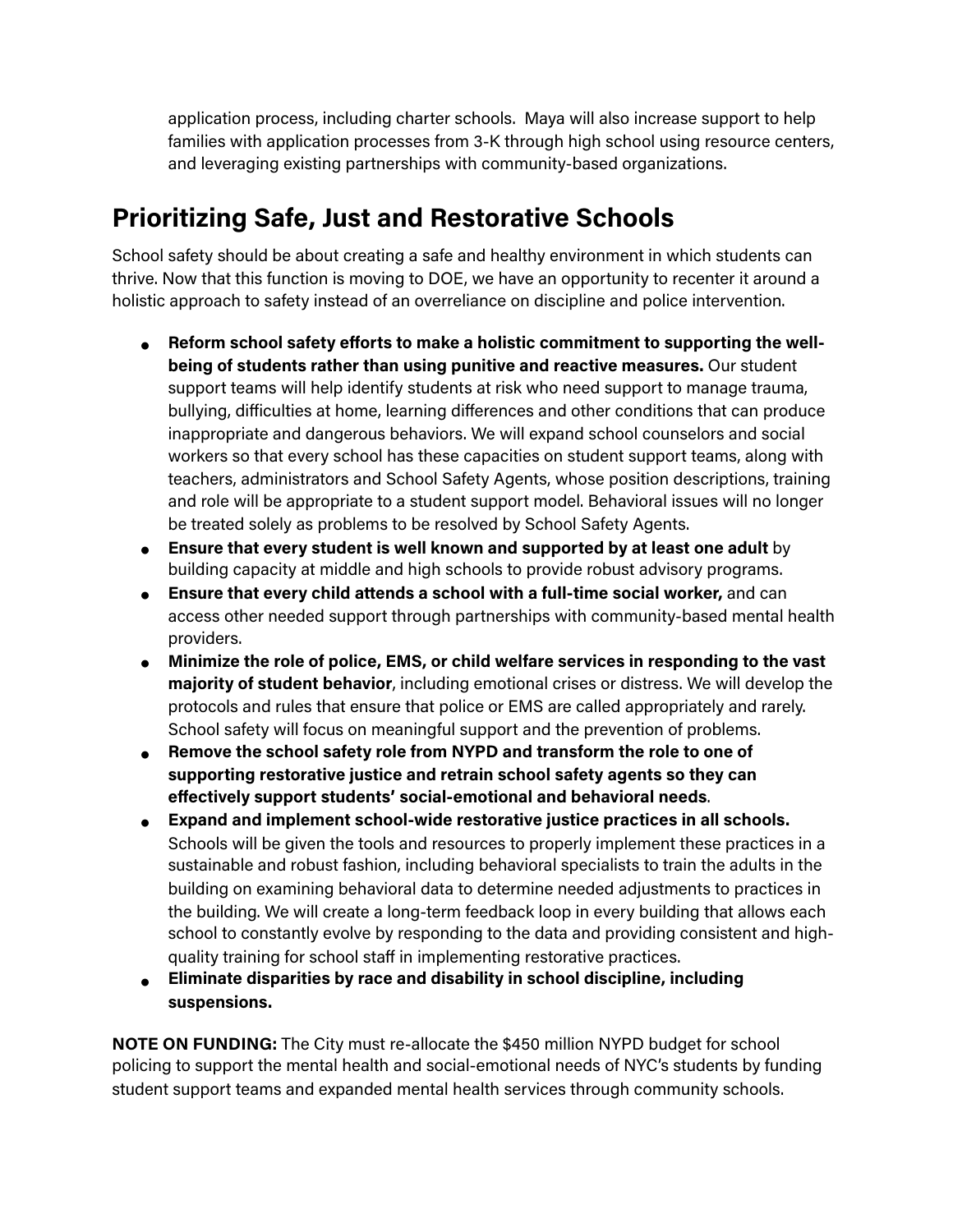## **Ensuring Student Rights**

Prioritizing the rights and safety of students also means ensuring the civil rights of all students, including those with disabilities and multilingual learners (MLLs) who for too long have been denied their legally mandated services and protections due to DOE mismanagement. Our schools will also become safe harbors for children of all identities; A Wiley administration will make sure that no child is denied a positive, inclusive school experience because of their race, ethnicity, ability to speak English, disability, LGBQTIA or socioeconomic status. *Students who are housing insecure and those in foster care* Maya supports Advocates for Children's recommendations for children who are housing insecure and for those in foster care. Even before the current crisis, more than 100,000 students were identified as housing insecure, and 38,000 lived in a shelter. Approximately 6,000 New York City students are in foster care each year. Students in foster care are disproportionately Black and come from NYC's poorest communities. These students are among the most likely to repeat a grade, be chronically absent, or leave high school without a diploma—and were impacted particularly hard by the closure of schools. It is imperative that the City provide intensive support to these children, and to build sensible and realistic priorities that recognize the unique needs caused by the trauma they have too often experienced, as well as by the instability that characterizes much of their experience.

- **Improve services for students who are housing insecure and for those in foster care**  b**y creating a DOE office to address the unique needs of these students.**
- **Launch an interagency initiative that tackles educational barriers for students who are housing insecure and in foster care**, and provides:
	- $\circ$  \$5 million for bus service for students in foster care to increase school stability
	- $\circ$  Intensive social services in shelters that serve families, including connections between the shelters and the schools attended by their children.
	- $\circ$  Full restoration of and expansion of DOE field staff who support housing insecure students.
	- $\circ$  Ensuring that housing insecure students and students in foster care with disabilities receive their full spectrum of mandated and compensatory IEP services.
	- $\circ$  Providing staff in each shelter who are qualified and equipped to support students' educational needs.
	- $\circ$  Universal wireless access in shelters.

*Students with Disabilities* More than 200,000 NYC students—about one out of every five—are classified as students with disabilities. Of these students, 31,600 did not receive their full mandated special education instruction in the 2019-2020 school year. Black students, MLLs, and students from low-income families are over-represented in segregated special education classes with limited curricula and offerings. For example, 35% of students in District 75 schools are Black, even though Black students comprise 22% of all DOE students and 27% of DOE students with IEPs. Only 53% of students with disabilities graduate from high school in four years, 30 percentage points lower than the graduation rate for their peers without disabilities. We will focus much needed attention and resources on improving educational services, programs, and outcomes for these students. NYC also has one of the most contentious special education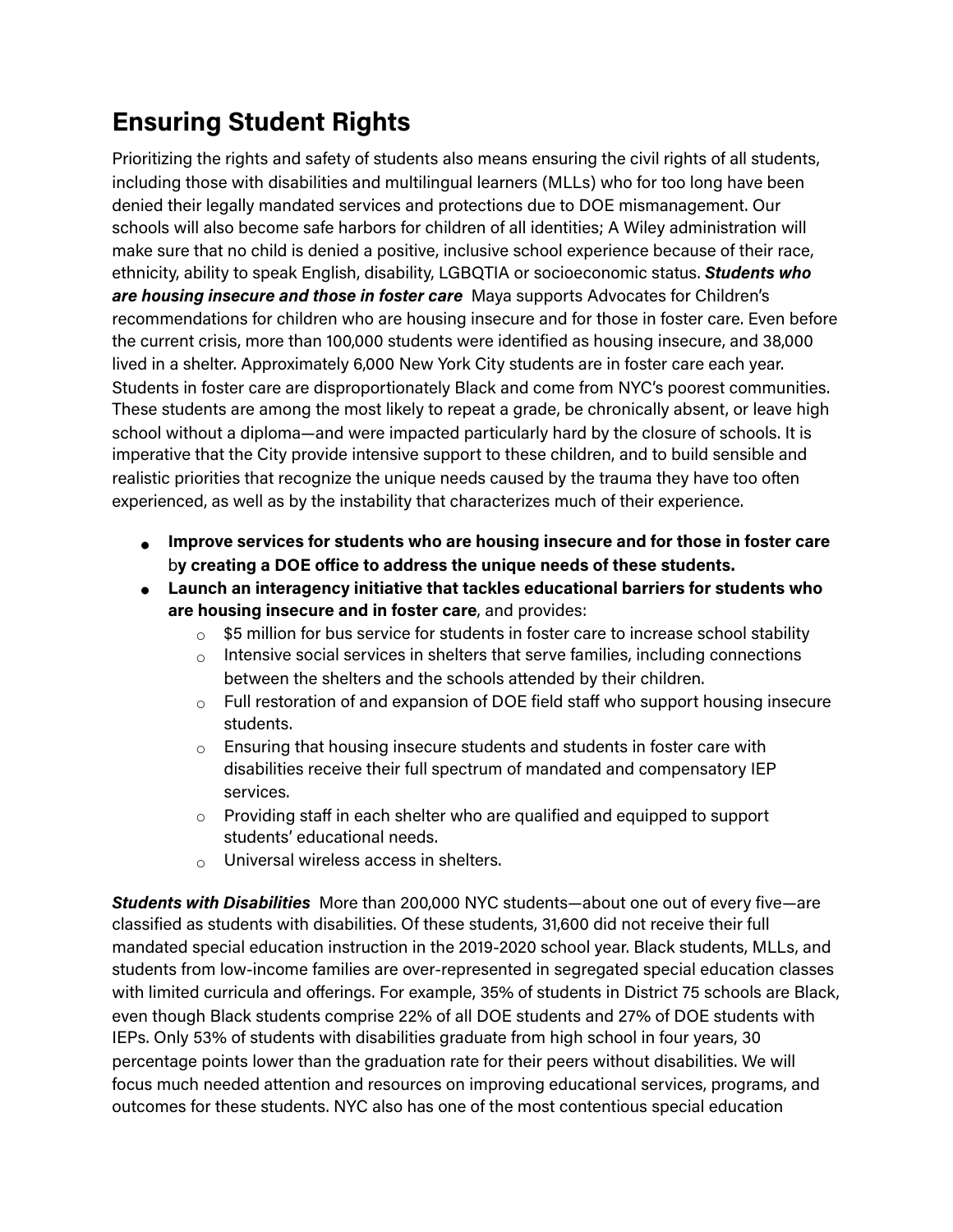systems in the country; around 45% of special education administrative hearings filed nationwide in 2018-19 were from NYC. We will reduce the number and nature of these hearings by prioritizing a change in culture, and by ensuring that the process of developing and implementing IEPs and Section 504 plans is a true collaboration with families. The DOE also currently fails to follow the requirements of the Americans with Disabilities Act (ADA), which mandates that schools be physically accessible to students with mobility impairments. The vast majority of the City's schools are not open to these children as a result of decades of ignoring the requirement of the ADA. A Wiley Administration will make many more schools available to children with physical disabilities. To fully make our schools serve children with disabilities, a Wiley Administration will:

- **Ensure that students are provided their legally mandated rights,** and improve accountability so that students with disabilities are served according to established legal requirements.
- **Ensure that students with disabilities have access to a wider range of high-quality programs and services**, which will be provided on time, in accordance with legally mandated procedures and in inclusive classrooms as much as possible. Maya will also expand specialized programs for students with specific needs, develop new ones, and ensure programs are placed in high-needs schools and historically marginalized communities. We will replicate successful programs, such as ASD NEST and Horizon, which serve children with autism, and develop new models to meet instructional gaps, including for students with ADHD, dyslexia and those with twice exceptional needs. We will also prioritize underserved communities, such as the Bronx, where 24% of students with IEPs attend schools, but which receive only 14% of funding for specialized programs.
- **Aim to serve as many children in as integrated settings as possible.** Break down unnecessary boundaries between the system that serves students with the most significant disabilities, District 75, and the broader school system.
- **Providing an intensive focus on early diagnosis and remediation of learning disabilities, especially reading disabilities.** 
	- $\circ$  Provide intensive, high-quality training to teachers in every elementary school to identify reading needs early, and implement a low-stakes dyslexia diagnostic assessment system across all elementary schools in kindergarten.
		- Appropriate guardrails will be put in place to avoid inappropriate identification of students of color as dyslexic, such as improved systems of interventions, and higher quality and more comprehensive and culturally appropriate evaluations.
- Bring a focus on literacy by providing personalized evidence-based instruction to students that need it without separating children wherever possible, and without sacrificing knowledge building courses in science, social studies, arts or physical education. Such methodology will be implemented with fidelity to ensure effectiveness. To this end, a Wiley Administration will increase the number of highly trained literacy specialists at each school to guide literacy instruction and evaluation referrals, and ensure that the Orton-Gillingham methodology is available in every school; educators will have the appropriate training in this methodology.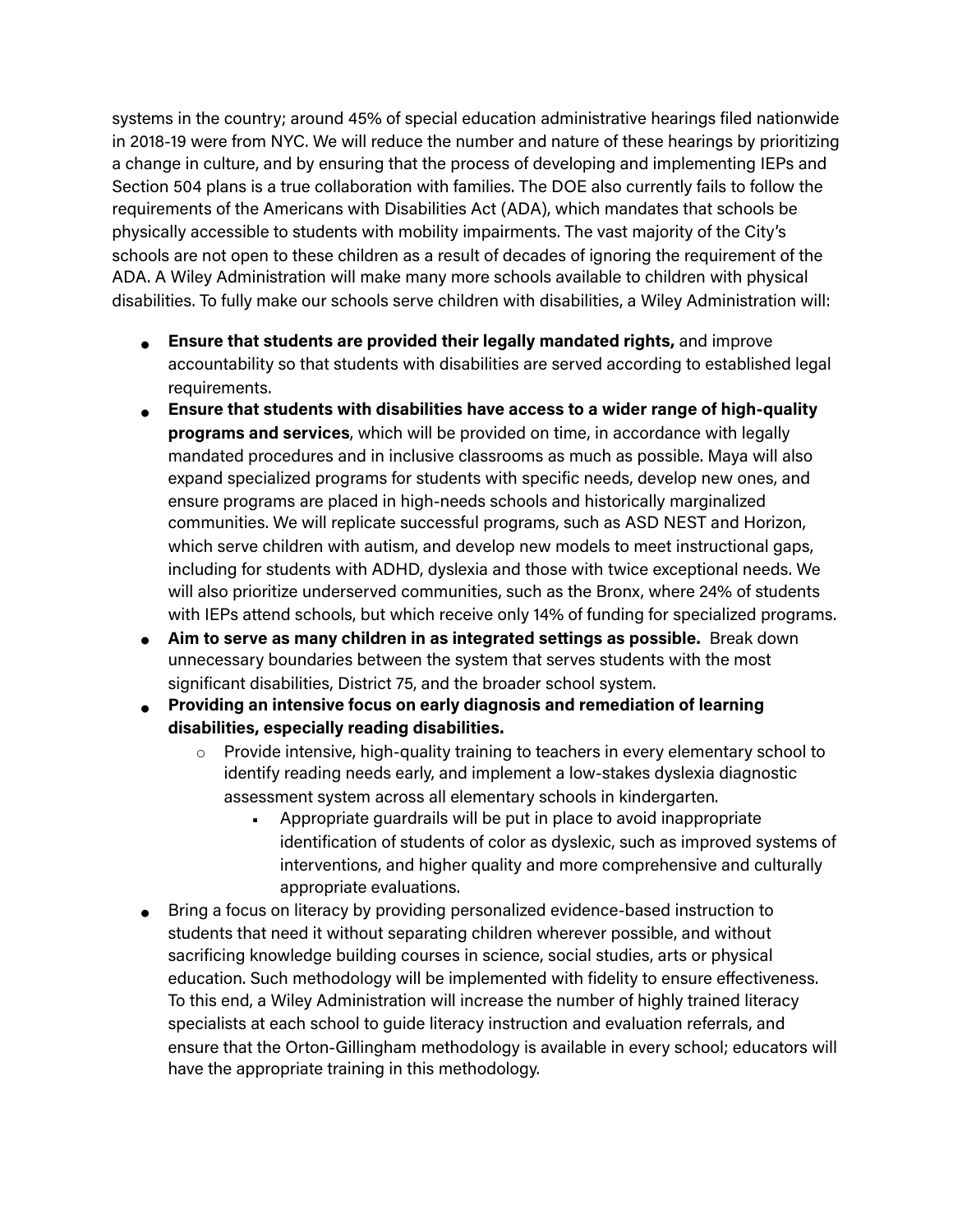- Increase the number of special education teachers that understand and can implement evidence-based literacy interventions, so students in all grades can access a path to literacy in any school, minimizing the impact of loss of grade level content as much as possible.
- **Take aggressive steps to reduce the backlog of special education hearings**.

**Costs:** All told, in 2020 alone, the DOE spent \$710 million on expenses associated with special education litigation. This money increases every year, and is used to provide students with tuition and other services that the DOE either does not provide internally, or agrees to provide and fails to do so properly. \$23 million alone of this money was attributed to attorney's fees and other litigation costs. \$130 million was spent on external related service providers who delivered physical, occupational and speech therapy (amongst other services). A significant amount could be saved by overhauling the DOE's approach to delivering special education services within local schools, and by not contesting cases where a child clearly requires a highly specialized program that the DOE cannot provide. *Multilingual Learners* 42% of NYC students speak a language other than English at home, and NYC public school families speak 176 different languages. MLLs continue to have the highest dropout rate (23%) of any subgroup in New York City. Additionally, in 2019, only 19% of ELLs were proficient in math, 8 years after implementation of the Corrective Action Plan. Research shows a strong relationship between family engagement in school and improved educational outcomes such as attendance and grades. However, many parents do not feel welcome in their child's school or cannot find someone to help them because their home language is not English. The DOE has struggled to communicate with immigrant and LEP families in their home language and via accessible forms of communication that do not rely on families having access to the internet. Many Limited English Proficient (LEP) parents cannot participate meaningfully in their children's education because they cannot understand the school documents they receive or meetings they attend about their child. To address these problems and fully integrate MLLs and their families into our schools, Maya will:

- **Implement and fully fund the New York Immigration Coalition's Education Collaborative's Communications Plan**. Maya will ensure that parents receive all schoolrelated documents in their home language, in a form that is accessible to them, and that families have access to high-quality interpretation for conversations with school staff, school meetings, and events, through increasing the number of full-time, dedicated translators and interpreters at the DOE.
- **Ensure that MLLs have access to a broader range of high-quality and inclusive programming so they can fully participate and thrive in the classroom, and collect disaggregated data to break down which students are not receiving appropriate support.**
- **Expand dual language and transitional bilingual programs in communities with high populations of multilingual learners,** starting in 3-K. To address the shortage of teachers for these programs, this initiative will be coupled with pathways for bilingual licensing that provide additional incentives and support.
- **Create additional programs and support for MLL high school students**, such as night school and remote options to address the higher dropout rates among this group.